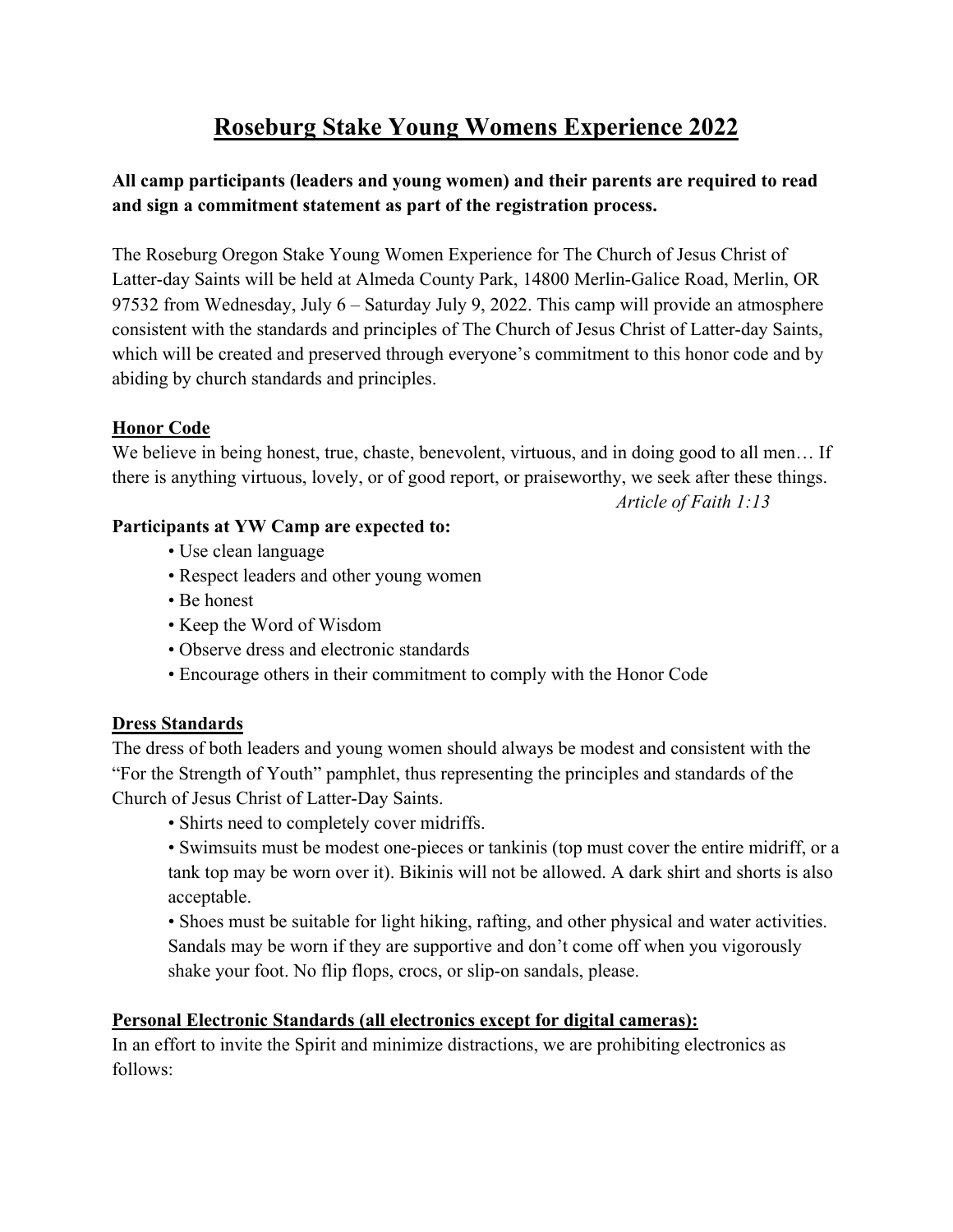• Young women between ages 11-18 will not bring cell phones, iPods, MP3 players, ham radios, smart watches, walkie talkies, or any other electronic device to camp.

• Leaders above the age of 18 years old may bring their cell phones, but only to be used as necessary. (Cell reception at that location is very bad.)

• Leaders will not be held responsible for the state of contraband electronics.

• Contact numbers will be available for parents or family members to get a hold of leaders during camp.

### **Photo Release**

 $\Box$  I give permission for my daughter to be photographed at camp by the camp photographer. The photos will be compiled and displayed in a presentation. Some photos will be used on the Roseburg Youth Instagram page, but names will not be published.

 $\Box$  I do not give permission for my daughter to be photographed at camp by the camp photographer.

**I have read and understand the Honor Code, and the dress and electronics standards, and I agree to follow them while at Young Women Experience.**

| Youth Signature  | Date |
|------------------|------|
|                  |      |
| Parent Signature | Date |

*Thank you for your commitment to abiding by these standards. This is going to be a great year!*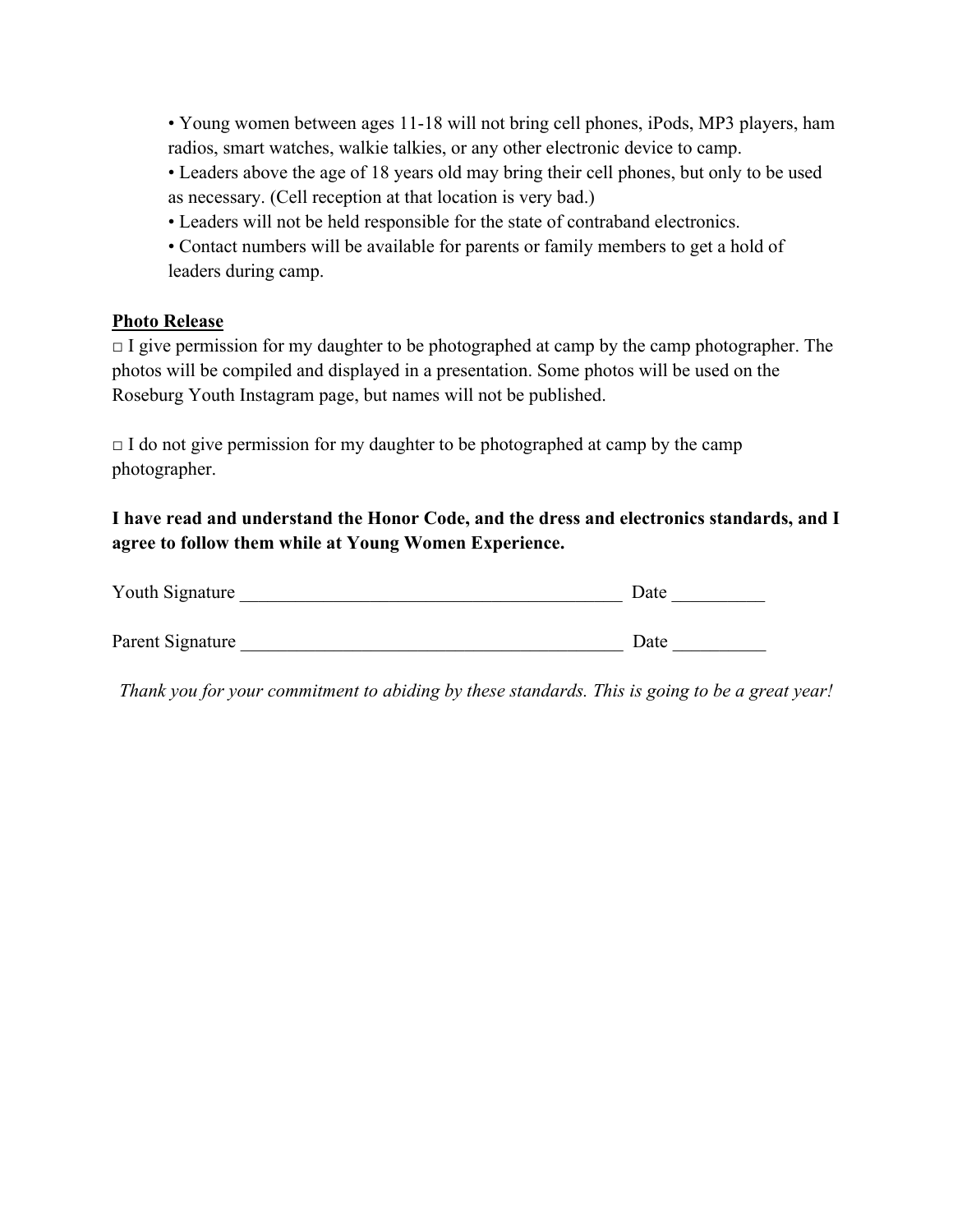# **Roseburg Stake YWEX 2022 Packing List**

# **July 6-8/9, 2022 Almeda Campground in Josephine County 14800 Merlin-Galice Rd, Merlin, Oregon**

\*Do not feel the need to purchase new items on the list. Your ward leaders can help find any items you may be in need of.

### *\*Each camper must bring a packed lunch with them to be eaten on the trail\**

### **Each ward must bring:**

- o Tents for their girls and leaders
- o Ground cloths/tarps/hammers
- o Igloo water dispenser
- o 8-foot folding table for the "kitchen"
- o Water filter

### **Gear to bring: (please label each item)**

- o Camp Chair
- o Sleeping Pad
- o Sleeping Bag
- o Pillow
- o Flashlight or headlamp/batteries
- o Duffle Bag for clothing, etc.
- o Water Bottle (and personal water filter, if you have one)

### **Clothing to bring:**

- o 2 pair shorts/capris
- o 1 pair long pants
- o 3 short sleeved shirts
- o 1 long sleeved shirt
- o Sweatshirt
- o Jacket
- o Undies
- o 5 pairs of socks
- o Sleepwear
- o Swimsuit or water clothes (see dress code)
- o Beach towel
- o Towel and wash cloth
- o Comfortable closed toed shoes (for hiking and camp activities)

### **Recommended for Wards to bring:**

- o Tent entry mats or rugs
- o Clothesline and clothes pins
- o Life jackets for water activities (life jackets provided for rafting
- o Whistle
- o Insect repellant
- o Sunscreen
- o Journal and pen
- o Scriptures

### **Recommended extra gear:**

- o Extra blanket for nighttime
- o Watch
- o Water shoes/sandals with secure fit
- o Toiletries: toothbrush, toothpaste, deodorant, comb, brush, hair ties
- o Wipes/TP/Trash Bag/Hand Sanitizer
- o Sunscreen
- o Lip balm
- o Feminine supplies
- o Medications and eye care

### **Recommended extra clothes:**

- o Beanie
- o Rain poncho or large garbage bag if rain is forecast
- o Old pillowcase/bag for dirty laundry
- o Sunglasses
- o Extra layers (lightweight jacket)